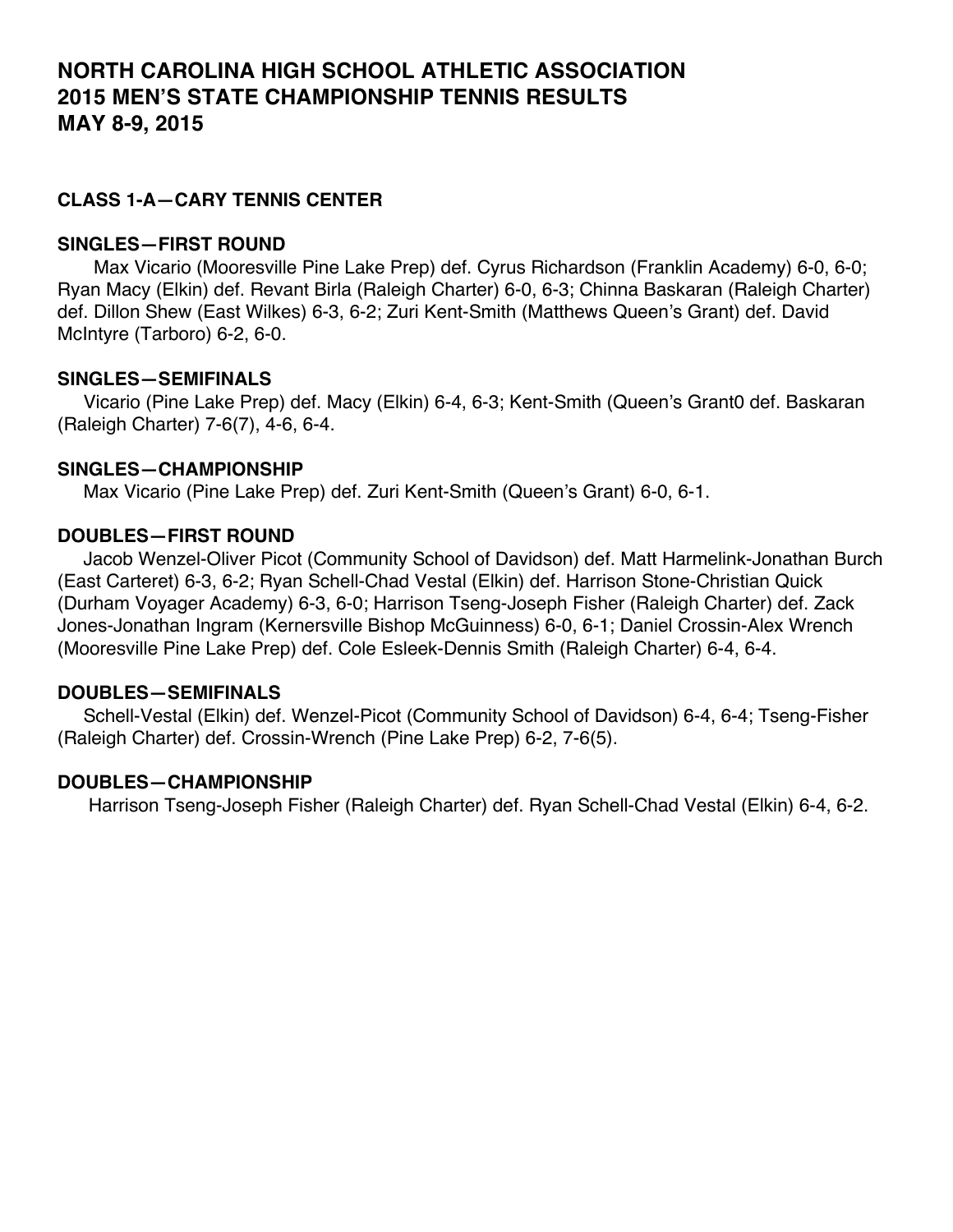# **CLASS 2-A—CARY TENNIS CENTER**

#### **SINGLES—FIRST ROUND**

 Connor Wilkins (Washington) def. James Hendrix (St. Pauls) 6-0, 6-0; Jacob Fuqua (Hendersonville) def. Brett Moore (West Davidson) 6-1, 6-0; Zach Anderson (Carrboro) def. Jack Brady (Kill Devil Hills First Flight) 6-0, 6-3; Marshall Parker (Shelby) def. Thomas McCorkle (Monroe Central Academy) 6-1, 6-0; Joseph Schrader (Brevard) def. Matyas Jurena (Monroe Parkwood) 6-1, 6-0; Brian Frieburghouse (Carrboro) def. Jackson Winchester (Newport Croatan) 6-3, 6-1; Ryen Reid (Newton-Conover) def. Ethan Elliott (West Stokes) 6-3, 6-1; Evan Kramer (North Lenoir) def. Ian Lobaugh (Durham School of the Arts) 6-3, 6-2.

# **SINGLES—QUARTERFINALS**

Fuqua (Hendersonville) def. Wilkins (Washington) 6-7 (5), 6-0, 6-3; Parker (Shelby) def. Anderson (Carrboro) 6-0, 6-0; Schrader (Brevard) def. Freiburghouse (Carrboro) 6-2, 6-4; Reid (Newton-Conover) def. Kramer (North Lenoir) 6-4, 6-4.

## **SINGLES—SEMIFINALS**

 Parker (Shelby) def. Jacob Fuqua (Hendersonville) 6-1, 6-3; Schrader (Brevard) def. Reid (Newton-Conover) 6-2, 6-1.

## **SINGLES—CHAMPIONSHIP**

Marshall Parker (Shelby) def. Joseph Schrader (Brevard) 6-3, 3-6, 6-2.

## **DOUBLES—FIRST ROUND**

Tejas Dalvi-Mrinaj Janampalli (Durham NC School of Science and Math) def. Zach Tracy-Cole Dozier (Newport Croatan) 6-2, 5-7, 6-1; Andy McCall-Joe Roberts (Brevard) def. Kevin Reynolds-Hunter Jordan (Wilkes Central) 6-1, 6-0; Max Fritsch-Jake Zinn (Carrboro) def. Dakota Wojeski-Matthew Burwell (Kinston) 6-0, 6-0; Aaron Darden-Peden Warlick (Catawba Bandys) def. Austin Eudy-Trey Speight (West Stanly) 6-2, 6-3; Kenji Price-Aaron Assad (Shelby) def. Josh Van Noy-Jake Macfarland (Wilkes Central) 6-1, 6-1; Jason Wykoff-Sean Ross (Carrboro) def. Elliott Cherry-Ryan Joyner (Ayden-Grifton) 6-1, 6-1; Bobby Frith-Miles Lally (Black Mountain Charles D. Owen) def. David Derrick-Spencer Storey (Salisbury) 4-6, 6-4, 6-3; Daniel Lee-Guy Blanc (Durham NC School of Science and Math) def. Holt McKeithan-Ben McKeithan (Washington) 6-3, 6-1.

# **DOUBLES—QUARTERFINALS**

McCall-Roberts (Brevard) def. Dalvi-Janampalli (NCSSM) 6-2, 7-6(2); Fritsch-Zinn (Carrboro) def. Darden-Warlick (Bandys) 6-0, 6-0; Wykoff-Ross (Carrboro) def. Price-Assad (Shelby) 6-2, 6-1; Lee-Blanc (NCSSM) def. Frith-Lally (C.D. Owen) 6-4, 3-6, 6-3.

# **DOUBLES—SEMIFINALS**

Fritsch-Zinn (Carrboro) def. McCall-Roberts (Brevard) 6-2, 6-4; Wykoff-Ross (Carrboro) def. Lee-Blanc (Durham NC School of Science and Math) 6-4, 6-2.

# **DOUBLES—CHAMPIONSHIP**

Max Fritsch-Jake Zinn (Carrboro) def. Jason Wykoff-Sean Ross (Carrboro) 6-1, 6-4.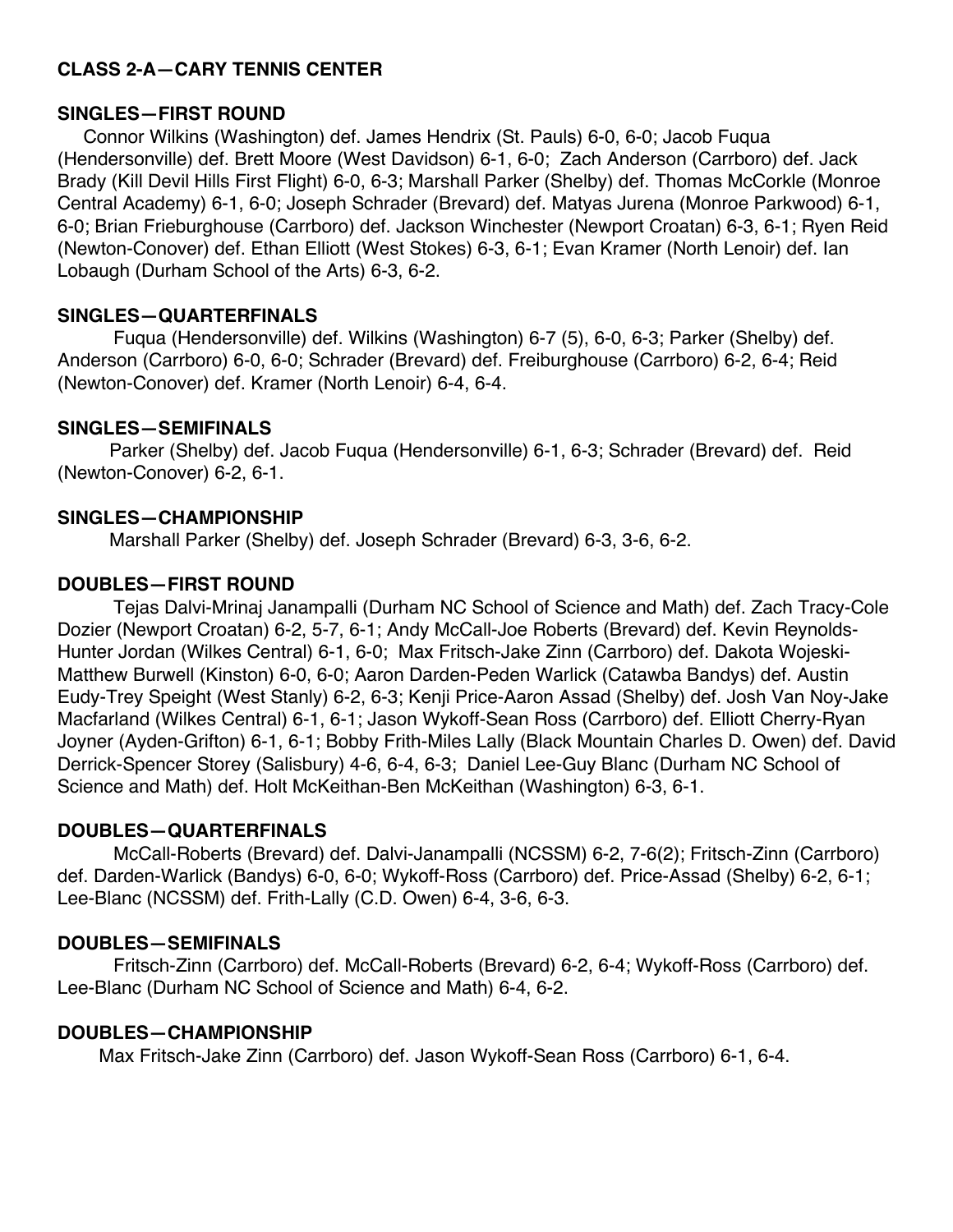# **CLASS 3-A—BURLINGTON TENNIS CENTER SINGLES—FIRST ROUND**

Henry Lieberman (Fayetteville Terry Sanford) def. Dylan Betancourt (Cleveland) 6-1, 6-1; Austin Allen (Asheboro) def. Cole Douglas-Fields (Asheville A.C. Reynolds) 6-1, 7-6 (1); Matt Galush (Raleigh Cardinal Gibbons) def. George Shannon (Rocky Mount) 6-0, 6-0; Austin Schepel (Waxhaw Cuthbertson) def. Levy Young (Lenoir Hibriten) 6-1, 6-1; Charlie Schults (Gastonia Forestview) def. Marshall Wood (China Grove Jesse Carson) 6-1, 6-2; Mark Fujino (Northern Guilford) def. Quinton Gonzalez (Cleveland) 6-0, 6-0; George Lovitt (Waxhaw Marvin Ridge) def. Luke Kessel (Hickory) 6-0, 6-0; Will Hart (Cameron Union Pines) def. Tremel Davis (Northern Nash) 6-3, 6-1.

# **SINGLES—QUARTERFINALS**

Allen (Asheboro) def. Lieberman (Terry Sanford) 6-2, 6-0; Galush (Cardinal Gibbons) def. Schepel (Cuthbertson) 6-2, 6-2; Fujino (Northern Guilford) def. Schuls (Forestview) 6-3, 3-6, 6-1; Lovitt (Marvin Ridge) def. Hart (Union Pines) 6-4, 6-0.

## **SINGLES—SEMIFINALS**

 Galush (Cardinal Gibbons) def. Allen (Asheboro) 6-1, 6-0; Lovitt (Marvin Ridge) def. Fujino (Northern Guilford) 6-4, 6-4.

## **SINGLES—CHAMPIONSHIP**

Matt Galush (Cardinal Gibbons) def. George Lovitt (Marvin Ridge) 7-6(0), 6-1.

## **DOUBLES—FIRST ROUND**

 Bryan Zhang-Jared Weber (Chapel Hill) def. Lee Homes-Will Benson (Wilson Fike) 6-0, 6-3; John Hatala-Avanish Madhavarm (Waxhaw Marvin Ridge) def. William Einfelt-Edgar Ellis (Hickory) 6-2, 6-1; Jim Mantyh-Kyle Fitzgerald (Raleigh Cardinal Gibbons) def. William Xia-Christian Green (Corinth Holders) 6-2, 6-0; Sahil Vasa-William Hatt (Weddington) def. Destin Newfont-Holden Ballard (North Buncombe) 6-1, 6-2; Dylan Goodman-Jack Wasserman (Shelby Crest) def. Jon-Anthony Thomas-Dylan Whisnant (Western Guilford) 7-6(8), 6-4; Ben Williams-Dylan Dinkins (Cameron Union Pines) def. Dylan Russ-Noah Pieper (South Brunswick) 6-1, 6-4; Hayden Wohlfarth-Woody Watson (Waxhaw Marvin Ridge) def. Dylan Ervin-Gibson Conner (Kings Mountain) 6-1, 6-4; Kyler Zadell-Brody Chapman (Raleigh Cardinal Gibbons) def. Reid Harris-Sunny Sandhu (Wilson Fike) 6-4, 6-2.

# **DOUBLES—QUARTERFINALS**

 Hatala-Madhavarm (Marvin Ridge) def. Zhang-Weber (Chapel Hill) 6-2, 6-4; Vasa-Hatt (Weddington) def. Mantyt-Fitzgerald (Cardinal Gibbons) 6-2, 6-4; Williams-Dinkins (Union Pines) def. Goodman-Wasseman (Crest) 3-6, 6-3, 6-3; Wohlfarth-Watson (Marvin Ridge) def Zadell-Chapman (Marvin Ridge) 6-4, 6-4.

# **DOUBLES—SEMIFINALS**

 John Hatala-Avanish Madhavarm (Waxhaw Marvin Ridge) def. Sahil Vasa-William Hatt (Weddington) 6-3, 6-3;

 Hayden Wohlfarth-Woody Watson (Waxhaw Marvin Ridge) def. Ben Williams-Dylan Dinkins (Cameron Union Pines) 6-2, 6-4.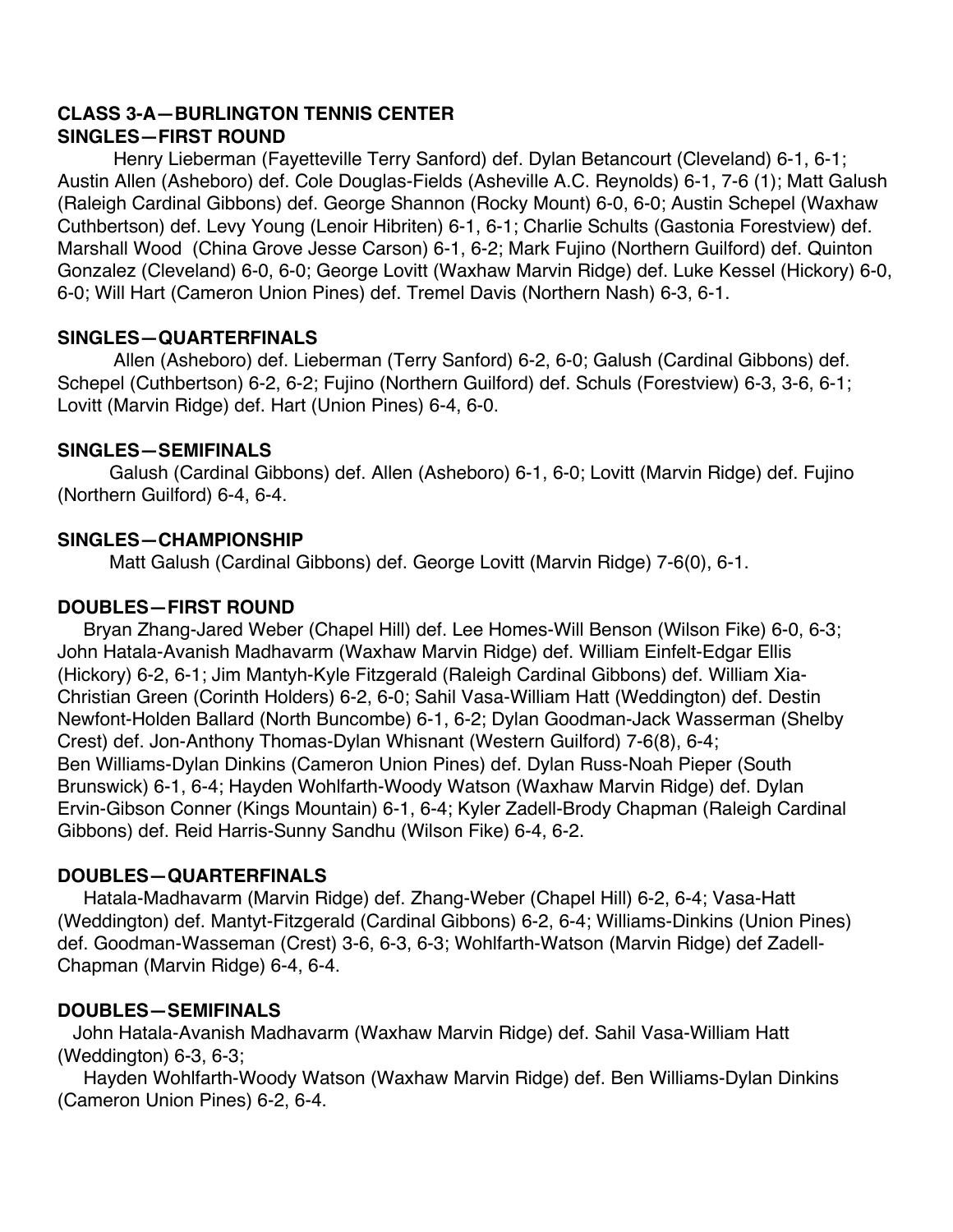# **DOUBLES—CHAMPIONSHIP**

Hayden Wohlfarth-Woody Watson (Marvin Ridge) def. John Hatala-Avanish Madhavarm (Marvin Ridge) 6-7(4), 6-3, 6-4.